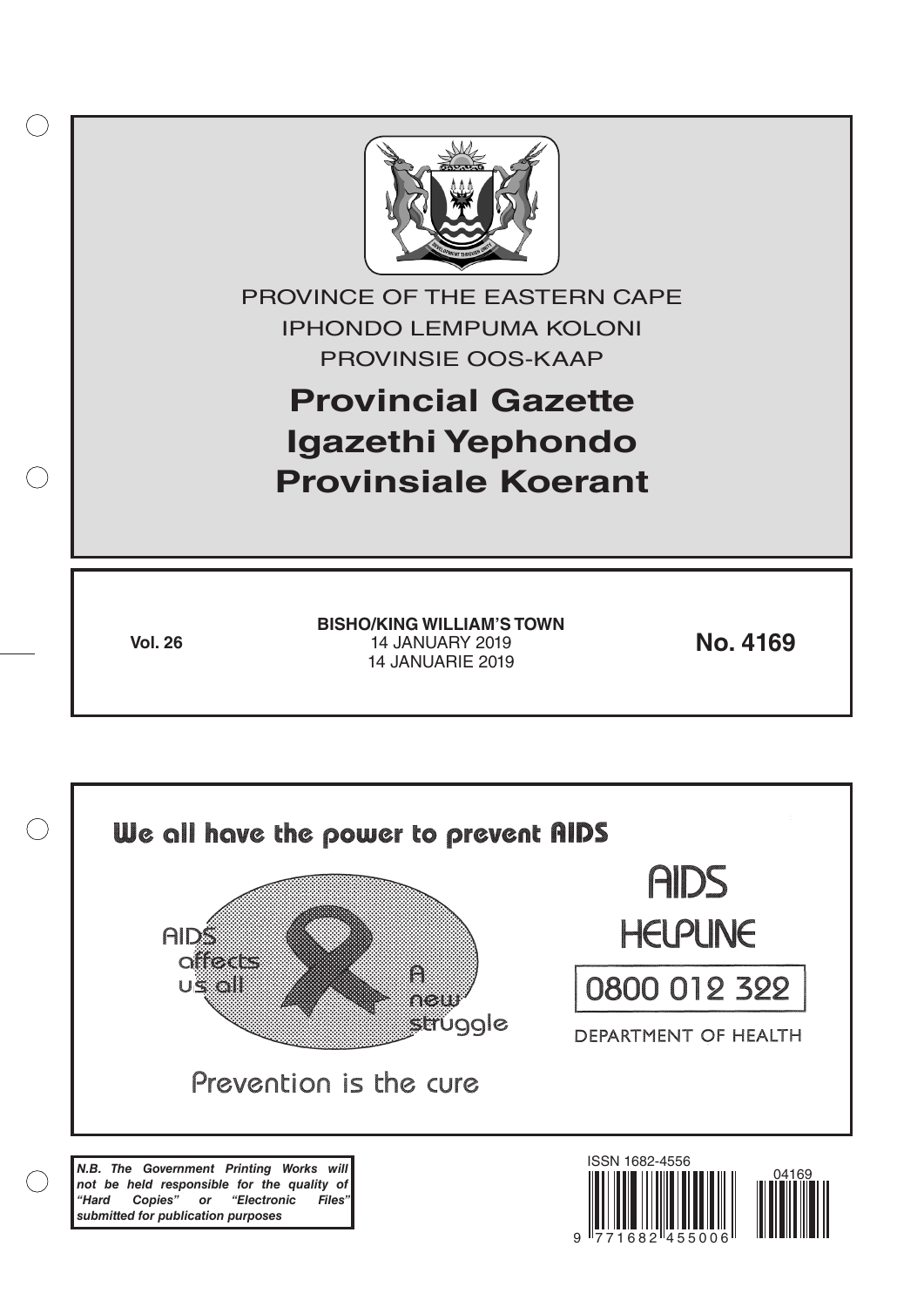# **IMPORTANT NOTICE:**

**The GovernmenT PrinTinG Works Will noT be held resPonsible for any errors ThaT miGhT occur due To The submission of incomPleTe / incorrecT / illeGible coPy.**

**no fuTure queries Will be handled in connecTion WiTh The above.**

#### **CONTENTS**

|   |                                                                                                     | Gazette | Page |
|---|-----------------------------------------------------------------------------------------------------|---------|------|
|   |                                                                                                     | No.     | No.  |
|   | <b>PROVINCIAL NOTICES • PROVINSIALE KENNISGEWINGS</b>                                               |         |      |
| 2 |                                                                                                     | 4169    |      |
|   | LOCAL AUTHORITY NOTICES • PLAASLIKE OWERHEIDS KENNISGEWINGS                                         |         |      |
| 6 | Spatial Planning and Land Use Management By-Law: Kouga Municipality, 2016: Erf 168 (13 Queen of the | 4169    | 12   |
|   | Spatial Planning and Land Use Management Act (16/2013): Erf 837, Newton Park, Port Elizabeth        | 4169    | 13   |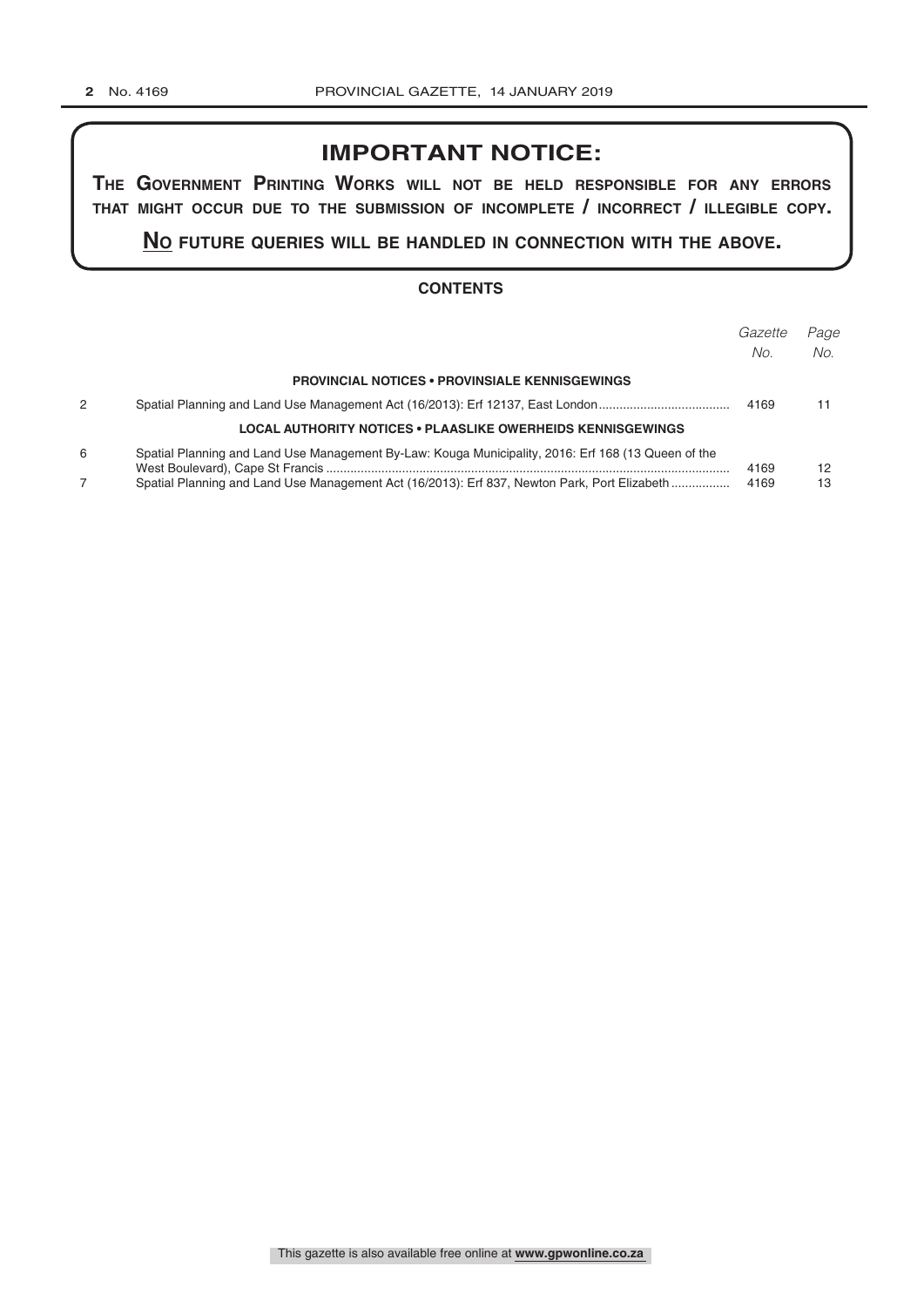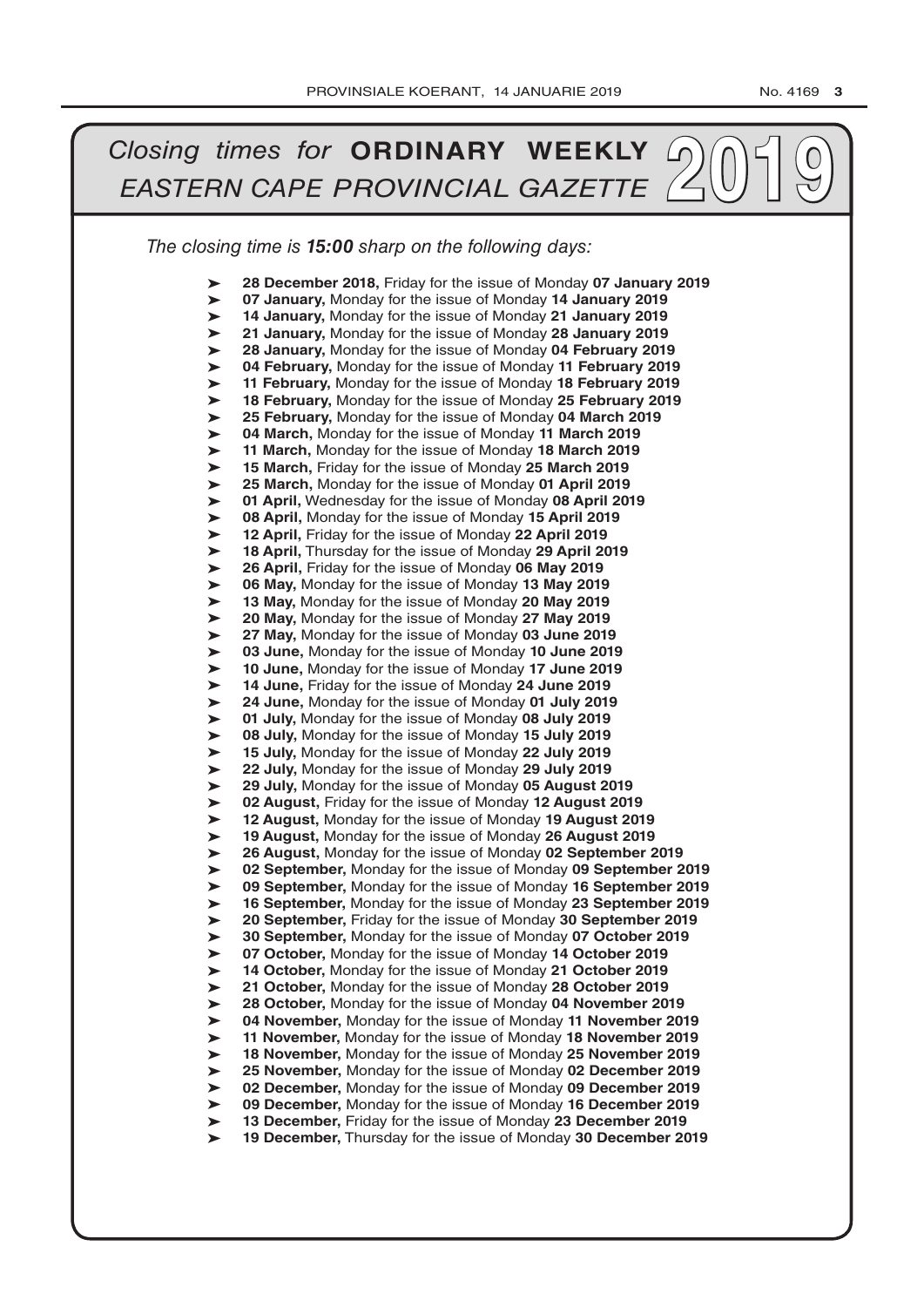# **LIST OF TARIFF RATES** FOR PUBLICATION OF NOTICES

# **COMMENCEMENT: 1 APRIL 2018**

# **NATIONAL AND PROVINCIAL**

Notice sizes for National, Provincial & Tender gazettes 1/4, 2/4, 3/4, 4/4 per page. Notices submitted will be charged at R1008.80 per full page, pro-rated based on the above categories.

| <b>Pricing for National, Provincial - Variable Priced Notices</b> |                          |                      |  |
|-------------------------------------------------------------------|--------------------------|----------------------|--|
| <b>Notice Type</b>                                                | <b>Page Space</b>        | <b>New Price (R)</b> |  |
| Ordinary National, Provincial                                     | 1/4 - Quarter Page       | 252.20               |  |
| Ordinary National, Provincial                                     | 2/4 - Half Page          | 504.40               |  |
| Ordinary National, Provincial                                     | 3/4 - Three Quarter Page | 756.60               |  |
| Ordinary National, Provincial                                     | 4/4 - Full Page          | 1008.80              |  |

# **EXTRA-ORDINARY**

All Extra-ordinary National and Provincial gazette notices are non-standard notices and attract a variable price based on the number of pages submitted.

The pricing structure for National and Provincial notices which are submitted as **Extra ordinary submissions** will be charged at R**3026.32** per page.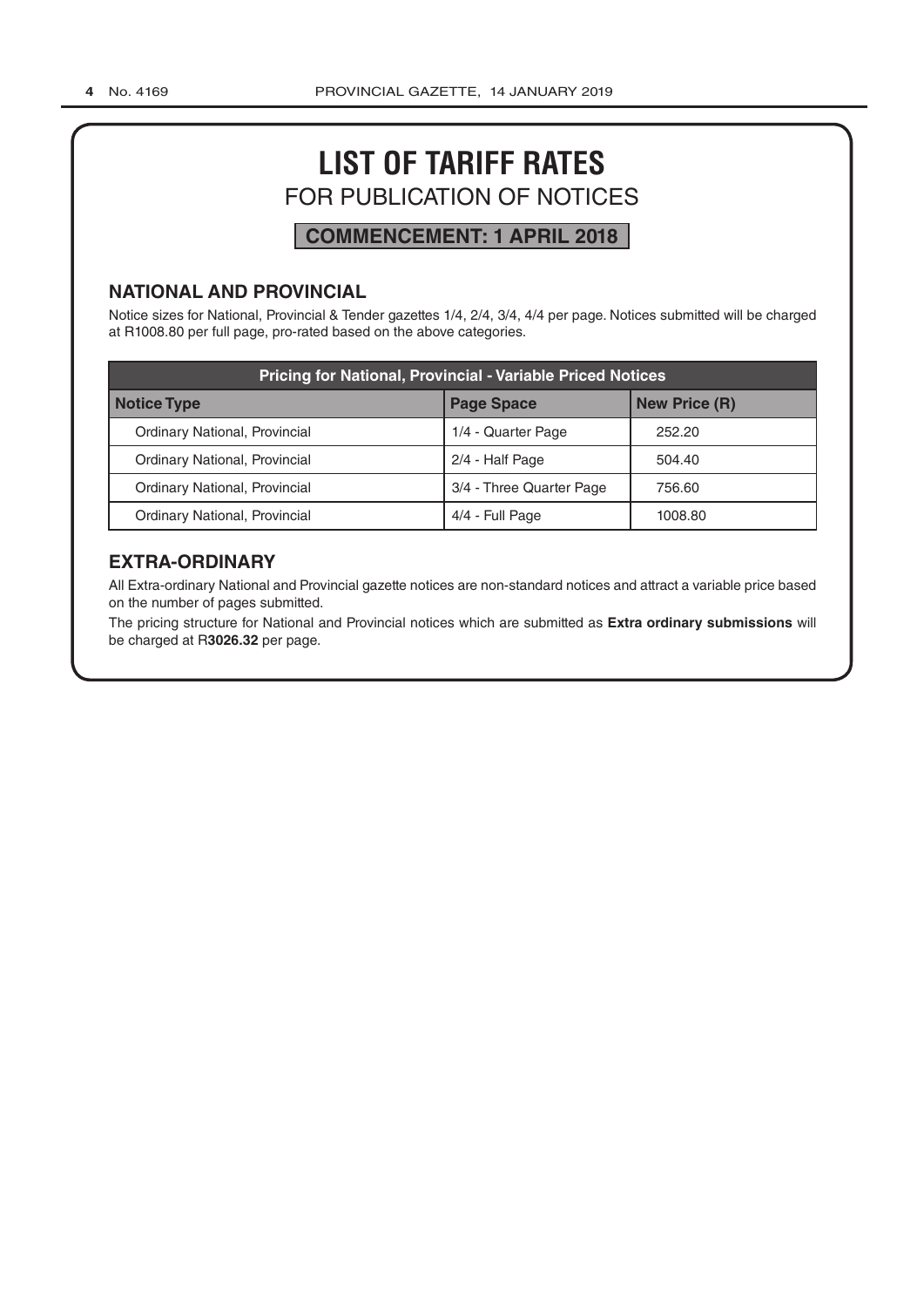The **Government Printing Works** (**GPW**) has established rules for submitting notices in line with its electronic notice processing system, which requires the use of electronic *Adobe* Forms. Please ensure that you adhere to these guidelines when completing and submitting your notice submission.

# **Closing Times for ACCepTAnCe of noTiCes**

- 1. The *Government Gazette* and *Government Tender Bulletin* are weekly publications that are published on Fridays and the closing time for the acceptance of notices is strictly applied according to the scheduled time for each gazette.
- 2. Please refer to the Submission Notice Deadline schedule in the table below. This schedule is also published online on the Government Printing works website www.gpwonline.co.za

All re-submissions will be subject to the standard cut-off times. **All notices received after the closing time will be rejected**.

| <b>Government Gazette Type</b>                   | <b>Publication</b><br><b>Frequency</b> | <b>Publication Date</b>                         | <b>Submission Deadline</b>          | <b>Cancellations Deadline</b>                              |
|--------------------------------------------------|----------------------------------------|-------------------------------------------------|-------------------------------------|------------------------------------------------------------|
| <b>National Gazette</b>                          | Weekly                                 | Friday                                          | Friday 15h00 for next Friday        | Tuesday, 15h00 - 3<br>working days prior to<br>publication |
| <b>Regulation Gazette</b>                        | Weekly                                 | Friday                                          | Friday 15h00 for next Friday        | Tuesday, 15h00 - 3<br>working days prior to<br>publication |
| <b>Petrol Price Gazette</b>                      | Monthly                                | Tuesday before 1st<br>Wednesday of the<br>month | One day before publication          | 1 working day prior to<br>publication                      |
| <b>Road Carrier Permits</b>                      | Weekly                                 | Friday                                          | Thursday 15h00 for next<br>Friday   | 3 working days prior to<br>publication                     |
| Unclaimed Monies (Justice,<br>Labour or Lawyers) | January /<br>September 2 per<br>vear   | <b>Last Friday</b>                              | One week before publication         | 3 working days prior to<br>publication                     |
| Parliament (Acts, White<br>Paper, Green Paper)   | As required                            | Any day of the week                             | None                                | 3 working days prior to<br>publication                     |
| <b>Manuals</b>                                   | <b>Bi- Monthly</b>                     | 2nd and last Thursday<br>of the month           | One week before publication         | 3 working days prior to<br>publication                     |
| <b>State of Budget</b><br>(National Treasury)    | Monthly                                | 30th or last Friday of<br>the month             | One week before publication         | 3 working days prior to<br>publication                     |
| <b>Extraordinary Gazettes</b>                    | As required                            | Any day of the week                             | Before 10h00 on publication<br>date | Before 10h00 on<br>publication date                        |
| Legal Gazettes A, B and C                        | Weekly                                 | Friday                                          | One week before publication         | Tuesday, 15h00 - 3<br>working days prior to<br>publication |
| <b>Tender Bulletin</b>                           | Weekly                                 | Friday                                          | Friday 15h00 for next Friday        | Tuesday, 15h00 - 3<br>working days prior to<br>publication |
| Gauteng                                          | Weekly                                 | Wednesday                                       | Two weeks before publication        | 3 days after submission<br>deadline                        |
| Eastern Cape                                     | Weekly                                 | <b>Monday</b>                                   | One week before publication         | 3 working days prior to<br>publication                     |
| Northern Cape                                    | Weekly                                 | Monday                                          | One week before publication         | 3 working days prior to<br>publication                     |
| <b>North West</b>                                | Weekly                                 | Tuesdav                                         | One week before publication         | 3 working days prior to<br>publication                     |
| KwaZulu-Natal                                    | Weekly                                 | Thursday                                        | One week before publication         | 3 working days prior to<br>publication                     |
| Limpopo                                          | Weekly                                 | Friday                                          | One week before publication         | 3 working days prior to<br>publication                     |
| Mpumalanga                                       | Weekly                                 | Friday                                          | One week before publication         | 3 working days prior to<br>publication                     |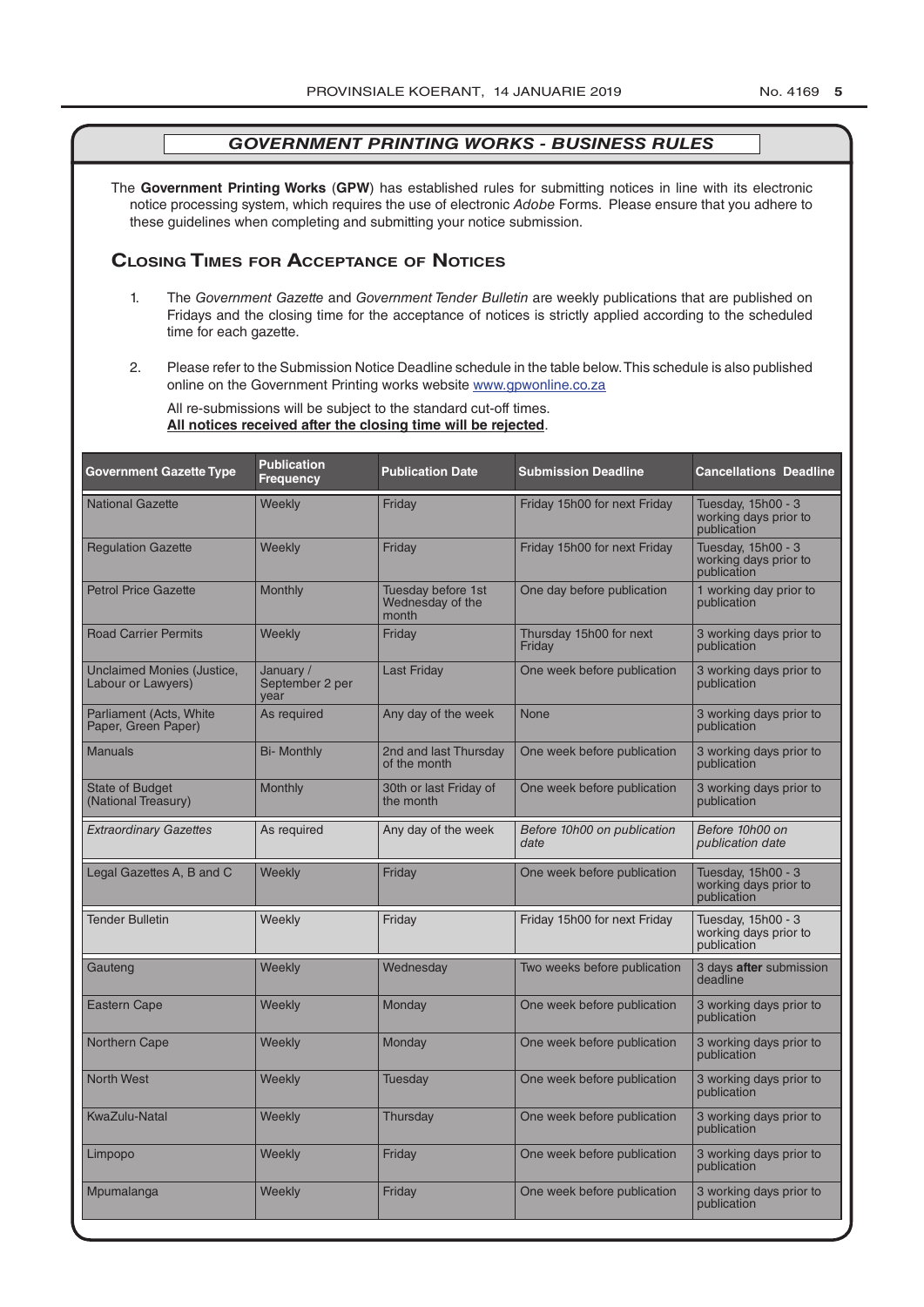| <b>Government Gazette Type</b>          | <b>Publication</b><br><b>Frequency</b> | <b>Publication Date</b>                              | <b>Submission Deadline</b>   | <b>Cancellations Deadline</b>               |
|-----------------------------------------|----------------------------------------|------------------------------------------------------|------------------------------|---------------------------------------------|
| Gauteng Liquor License<br>Gazette       | Monthly                                | Wednesday before<br>the First Friday of the<br>month | Two weeks before publication | 3 working days after<br>submission deadline |
| Northern Cape Liquor<br>License Gazette | Monthly                                | First Friday of the<br>month                         | Two weeks before publication | 3 working days after<br>submission deadline |
| National Liquor License<br>Gazette      | Monthly                                | First Friday of the<br>month                         | Two weeks before publication | 3 working days after<br>submission deadline |
| Mpumalanga Liguor License<br>Gazette    | <b>Bi-Monthly</b>                      | Second & Fourth<br>Friday                            | One week before publication  | 3 working days prior to<br>publication      |

### **exTrAordinAry gAzeTTes**

3. *Extraordinary Gazettes* can have only one publication date. If multiple publications of an *Extraordinary Gazette* are required, a separate Z95/Z95Prov *Adobe* Forms for each publication date must be submitted.

### **NOTICE SUBMISSION PROCESS**

- 4. Download the latest *Adobe* form, for the relevant notice to be placed, from the **Government Printing Works** website www.gpwonline.co.za.
- 5. The *Adobe* form needs to be completed electronically using *Adobe Acrobat* / *Acrobat Reader*. Only electronically completed *Adobe* forms will be accepted. No printed, handwritten and/or scanned *Adobe* forms will be accepted.
- 6. The completed electronic *Adobe* form has to be submitted via email to submit.egazette@gpw.gov.za. The form needs to be submitted in its original electronic *Adobe* format to enable the system to extract the completed information from the form for placement in the publication.
- 7. Every notice submitted **must** be accompanied by an official **GPW** quotation. This must be obtained from the *eGazette* Contact Centre.
- 8. Each notice submission should be sent as a single email. The email **must** contain **all documentation relating to a particular notice submission**.
	- 8.1. Each of the following documents must be attached to the email as a separate attachment:
		- 8.1.1. An electronically completed *Adobe* form, specific to the type of notice that is to be placed.
			- 8.1.1.1. For National *Government Gazette* or *Provincial Gazette* notices, the notices must be accompanied by an electronic Z95 or Z95Prov *Adobe* form
			- 8.1.1.2. The notice content (body copy) **MUST** be a separate attachment.
		- 8.1.2. A copy of the official **Government Printing Works** quotation you received for your notice. *(Please see Quotation section below for further details)*
		- 8.1.3. A valid and legible Proof of Payment / Purchase Order: **Government Printing Works** account customer must include a copy of their Purchase Order*.* **Non**-**Government Printing Works** account customer needs to submit the proof of payment for the notice
		- 8.1.4. Where separate notice content is applicable (Z95, Z95 Prov and TForm 3, it should **also** be attached as a separate attachment. *(Please see the Copy Section below, for the specifications)*.
		- 8.1.5. Any additional notice information if applicable.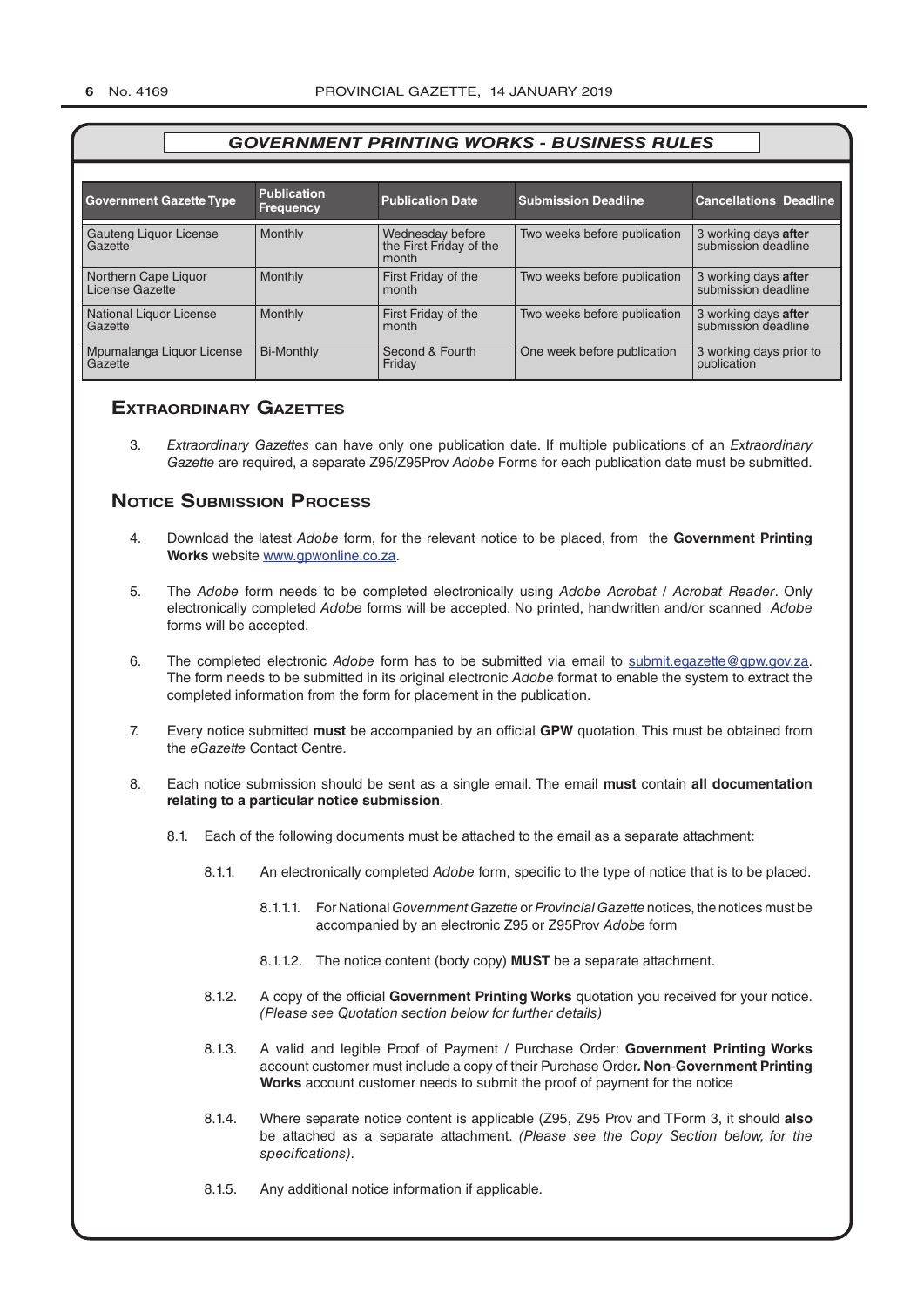- 9. The electronic *Adobe* form will be taken as the primary source for the notice information to be published. Instructions that are on the email body or covering letter that contradicts the notice form content will not be considered. The information submitted on the electronic *Adobe* form will be published as-is.
- 10. To avoid duplicated publication of the same notice and double billing, Please submit your notice **ONLY ONCE.**
- 11. Notices brought to **GPW** by "walk-in" customers on electronic media can only be submitted in *Adobe* electronic form format. All "walk-in" customers with notices that are not on electronic *Adobe* forms will be routed to the Contact Centre where they will be assisted to complete the forms in the required format.
- 12. Should a customer submit a bulk submission of hard copy notices delivered by a messenger on behalf of any organisation e.g. newspaper publisher, the messenger will be referred back to the sender as the submission does not adhere to the submission rules.

#### **QuoTATions**

- 13. Quotations are valid until the next tariff change.
	- 13.1. *Take note:* **GPW**'s annual tariff increase takes place on *1 April* therefore any quotations issued, accepted and submitted for publication up to *31 March* will keep the old tariff. For notices to be published from 1 April, a quotation must be obtained from **GPW** with the new tariffs. Where a tariff increase is implemented during the year, **GPW** endeavours to provide customers with 30 days' notice of such changes.
- 14. Each quotation has a unique number.
- 15. Form Content notices must be emailed to the *eGazette* Contact Centre for a quotation.
	- 15.1. The *Adobe* form supplied is uploaded by the Contact Centre Agent and the system automatically calculates the cost of your notice based on the layout/format of the content supplied.
	- 15.2. It is critical that these *Adobe* Forms are completed correctly and adhere to the guidelines as stipulated by **GPW**.

#### 16. **APPLICABLE ONLY TO GPW ACCOUNT HOLDERS**:

- 16.1. **GPW** Account Customers must provide a valid **GPW** account number to obtain a quotation.
- 16.2. Accounts for **GPW** account customers **must** be active with sufficient credit to transact with **GPW** to submit notices.
	- 16.2.1. If you are unsure about or need to resolve the status of your account, please contact the **GPW** Finance Department prior to submitting your notices. (If the account status is not resolved prior to submission of your notice, the notice will be failed during the process).

#### 17. **APPLICABLE ONLY TO CASH CUSTOMERS:**

- 17.1. Cash customers doing **bulk payments** must use a **single email address** in order to use the **same proof of payment** for submitting multiple notices.
- 18. The responsibility lies with you, the customer, to ensure that the payment made for your notice(s) to be published is sufficient to cover the cost of the notice(s).
- 19. Each quotation will be associated with one proof of payment / purchase order / cash receipt.

19.1. This means that **the quotation number can only be used once to make a payment.**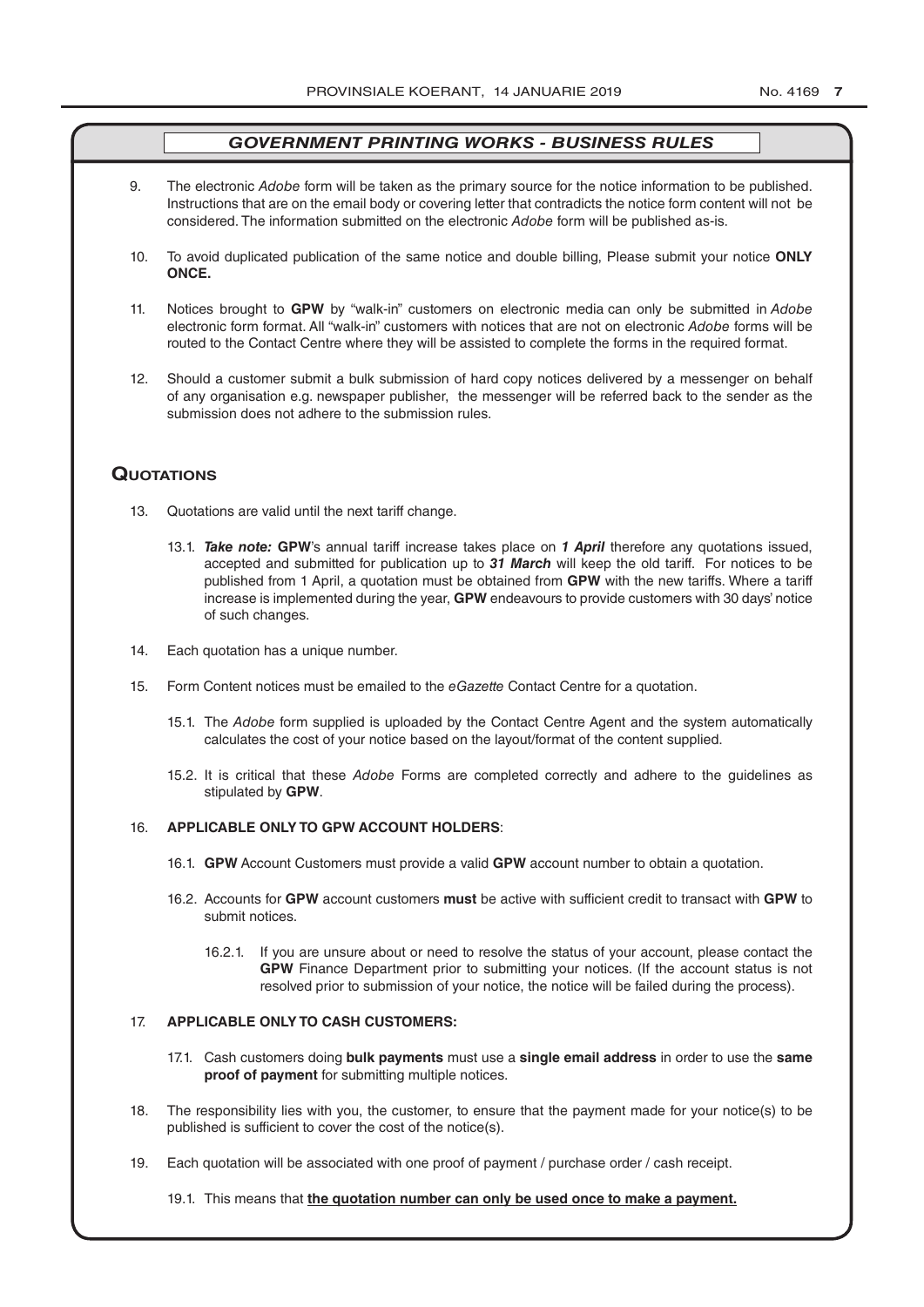#### **COPY (SEPARATE NOTICE CONTENT DOCUMENT)**

- 20. Where the copy is part of a separate attachment document for Z95, Z95Prov and TForm03
	- 20.1. Copy of notices must be supplied in a separate document and may not constitute part of any covering letter, purchase order, proof of payment or other attached documents.

The content document should contain only one notice. (You may include the different translations of the same notice in the same document).

20.2. The notice should be set on an A4 page, with margins and fonts set as follows:

Page size = A4 Portrait with page margins: Top = 40mm, LH/RH = 16mm, Bottom = 40mm; Use font size: Arial or Helvetica 10pt with 11pt line spacing;

Page size = A4 Landscape with page margins:  $Top = 16mm$ , LH/RH = 40mm, Bottom = 16mm; Use font size: Arial or Helvetica 10pt with 11pt line spacing;

#### **CAnCellATions**

- 21. Cancellation of notice submissions are accepted by **GPW** according to the deadlines stated in the table above in point 2. Non-compliance to these deadlines will result in your request being failed. Please pay special attention to the different deadlines for each gazette. Please note that any notices cancelled after the cancellation deadline will be published and charged at full cost.
- 22. Requests for cancellation must be sent by the original sender of the notice and must accompanied by the relevant notice reference number (N-) in the email body.

#### **AmendmenTs To noTiCes**

23. With effect from 01 October 2015, **GPW** will not longer accept amendments to notices. The cancellation process will need to be followed according to the deadline and a new notice submitted thereafter for the next available publication date.

#### **REJECTIONS**

- 24. All notices not meeting the submission rules will be rejected to the customer to be corrected and resubmitted. Assistance will be available through the Contact Centre should help be required when completing the forms. (012-748 6200 or email info.egazette@gpw.gov.za). Reasons for rejections include the following:
	- 24.1. Incorrectly completed forms and notices submitted in the wrong format, will be rejected.
	- 24.2. Any notice submissions not on the correct *Adobe* electronic form, will be rejected.
	- 24.3. Any notice submissions not accompanied by the proof of payment / purchase order will be rejected and the notice will not be processed.
	- 24.4. Any submissions or re-submissions that miss the submission cut-off times will be rejected to the customer. The Notice needs to be re-submitted with a new publication date.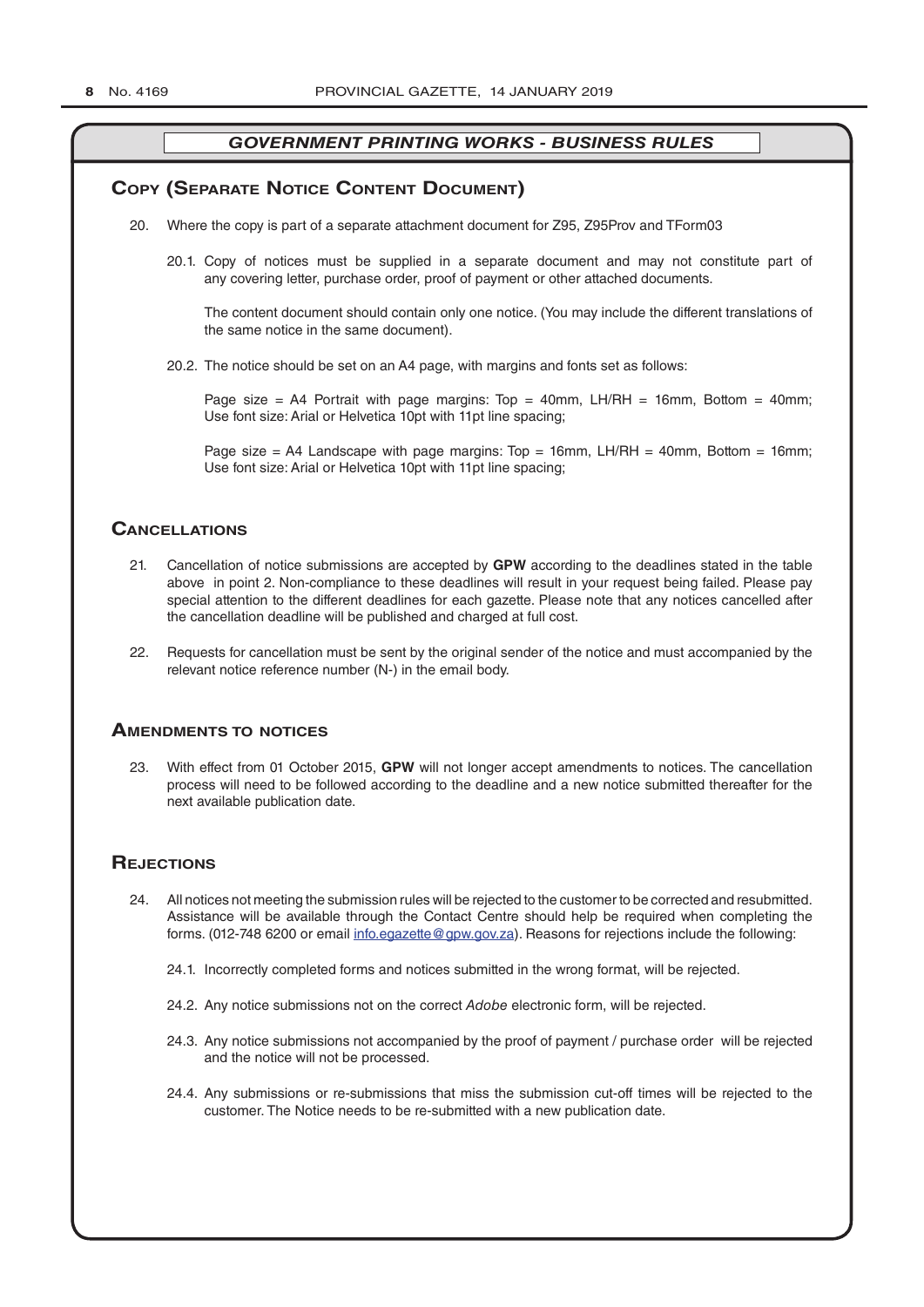#### **ApprovAl of noTiCes**

- 25. Any notices other than legal notices are subject to the approval of the Government Printer, who may refuse acceptance or further publication of any notice.
- 26. No amendments will be accepted in respect to separate notice content that was sent with a Z95 or Z95Prov notice submissions. The copy of notice in layout format (previously known as proof-out) is only provided where requested, for Advertiser to see the notice in final Gazette layout. Should they find that the information submitted was incorrect, they should request for a notice cancellation and resubmit the corrected notice, subject to standard submission deadlines. The cancellation is also subject to the stages in the publishing process, i.e. If cancellation is received when production (printing process) has commenced, then the notice cannot be cancelled.

#### **governmenT prinTer indemnified AgAinsT liAbiliTy**

- 27. The Government Printer will assume no liability in respect of—
	- 27.1. any delay in the publication of a notice or publication of such notice on any date other than that stipulated by the advertiser;
	- 27.2. erroneous classification of a notice, or the placement of such notice in any section or under any heading other than the section or heading stipulated by the advertiser;
	- 27.3. any editing, revision, omission, typographical errors or errors resulting from faint or indistinct copy.

#### **liAbiliTy of AdverTiser**

28. Advertisers will be held liable for any compensation and costs arising from any action which may be instituted against the Government Printer in consequence of the publication of any notice.

#### **CusTomer inQuiries**

Many of our customers request immediate feedback/confirmation of notice placement in the gazette from our Contact Centre once they have submitted their notice – While **GPW** deems it one of their highest priorities and responsibilities to provide customers with this requested feedback and the best service at all times, we are only able to do so once we have started processing your notice submission.

**GPW** has a 2-working day turnaround time for processing notices received according to the business rules and deadline submissions.

Please keep this in mind when making inquiries about your notice submission at the Contact Centre.

- 29. Requests for information, quotations and inquiries must be sent to the Contact Centre ONLY.
- 30. Requests for Quotations (RFQs) should be received by the Contact Centre at least **2 working days** before the submission deadline for that specific publication.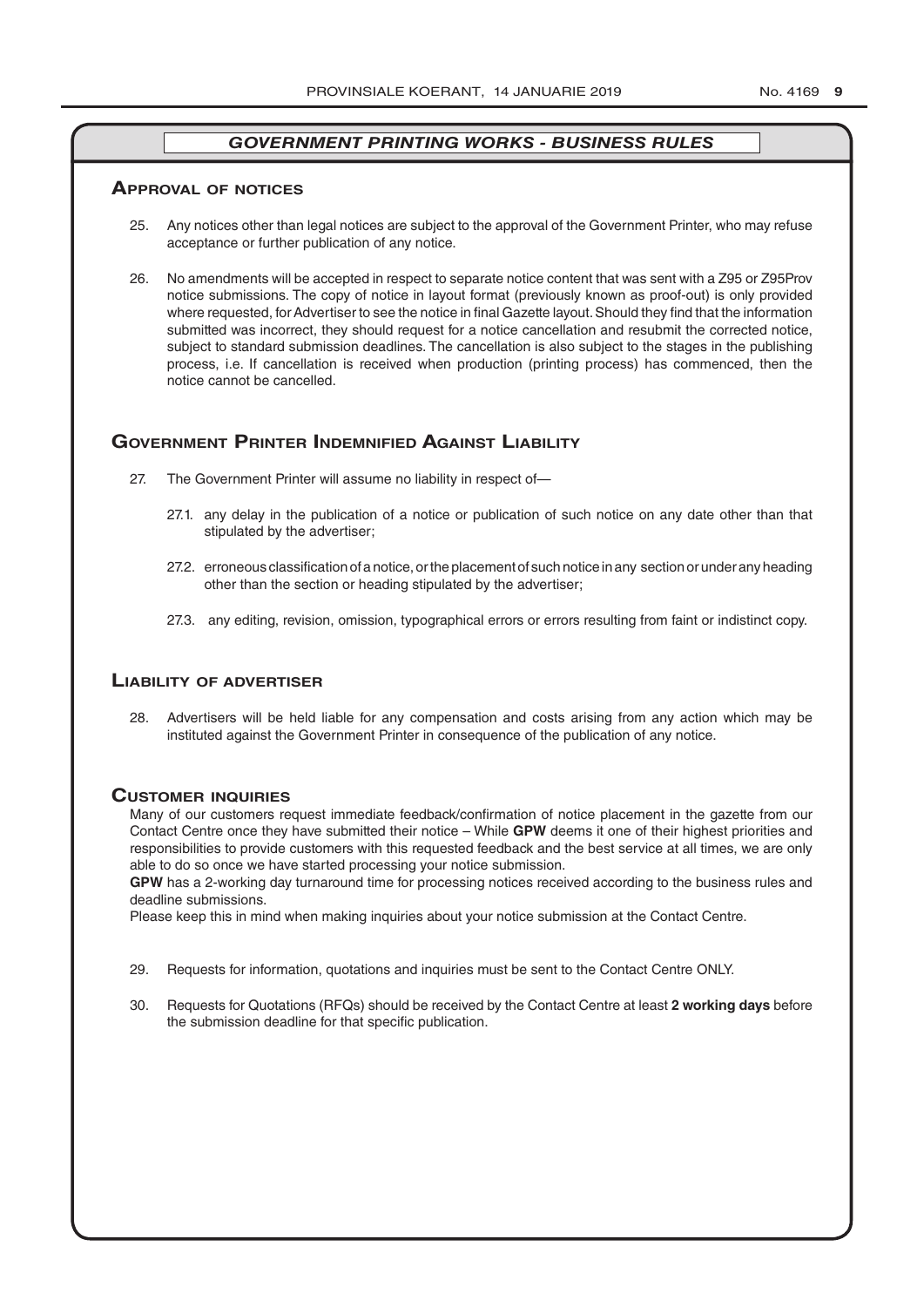#### **pAymenT of CosT**

- 31. The Request for Quotation for placement of the notice should be sent to the Gazette Contact Centre as indicated above, prior to submission of notice for advertising.
- 32. Payment should then be made, or Purchase Order prepared based on the received quotation, prior to the submission of the notice for advertising as these documents i.e. proof of payment or Purchase order will be required as part of the notice submission, as indicated earlier.
- 33. Every proof of payment must have a valid **GPW** quotation number as a reference on the proof of payment document.
- 34. Where there is any doubt about the cost of publication of a notice, and in the case of copy, an enquiry, accompanied by the relevant copy, should be addressed to the Gazette Contact Centre, **Government Printing Works**, Private Bag X85, Pretoria, 0001 email: info.egazette@gpw.gov.za before publication.
- 35. Overpayment resulting from miscalculation on the part of the advertiser of the cost of publication of a notice will not be refunded, unless the advertiser furnishes adequate reasons why such miscalculation occurred. In the event of underpayments, the difference will be recovered from the advertiser, and future notice(s) will not be published until such time as the full cost of such publication has been duly paid in cash or electronic funds transfer into the **Government Printing Works** banking account.
- 36. In the event of a notice being cancelled, a refund will be made only if no cost regarding the placing of the notice has been incurred by the **Government Printing Works**.
- 37. The **Government Printing Works** reserves the right to levy an additional charge in cases where notices, the cost of which has been calculated in accordance with the List of Fixed Tariff Rates, are subsequently found to be excessively lengthy or to contain overmuch or complicated tabulation.

#### **proof of publiCATion**

- 38. Copies of any of the *Government Gazette* or *Provincial Gazette* can be downloaded from the **Government Printing Works** website www.gpwonline.co.za free of charge, should a proof of publication be required.
- 39. Printed copies may be ordered from the Publications department at the ruling price. The **Government Printing Works** will assume no liability for any failure to post or for any delay in despatching of such *Government Gazette*(s)

#### *GOVERNMENT PRINTING WORKS CONTACT INFORMATION*

| <b>Prival Address:</b>           |
|----------------------------------|
| <b>Government Printing Works</b> |
| 149 Bosman Street                |
| Pretoria                         |
|                                  |

**For Gazette and Notice submissions:** Gazette Submissions: **E-mail:** submit.egazette@gpw.gov.za **For queries and quotations, contact:** Gazette Contact Centre: **E-mail:** info.egazette@gpw.gov.za

**Contact person for subscribers:** Mrs M. Toka: **E-mail:** subscriptions@gpw.gov.za

**Physical Address: Postal Address: GPW Banking Details:**

Private Bag X85 **Bank:** ABSA Bosman Street 149 Bosman Street Pretoria **Account No.:** 405 7114 016 Pretoria 0001 **Branch Code:** 632-005

**Tel:** 012-748 6200

**Tel:** 012-748-6066 / 6060 / 6058 **Fax:** 012-323-9574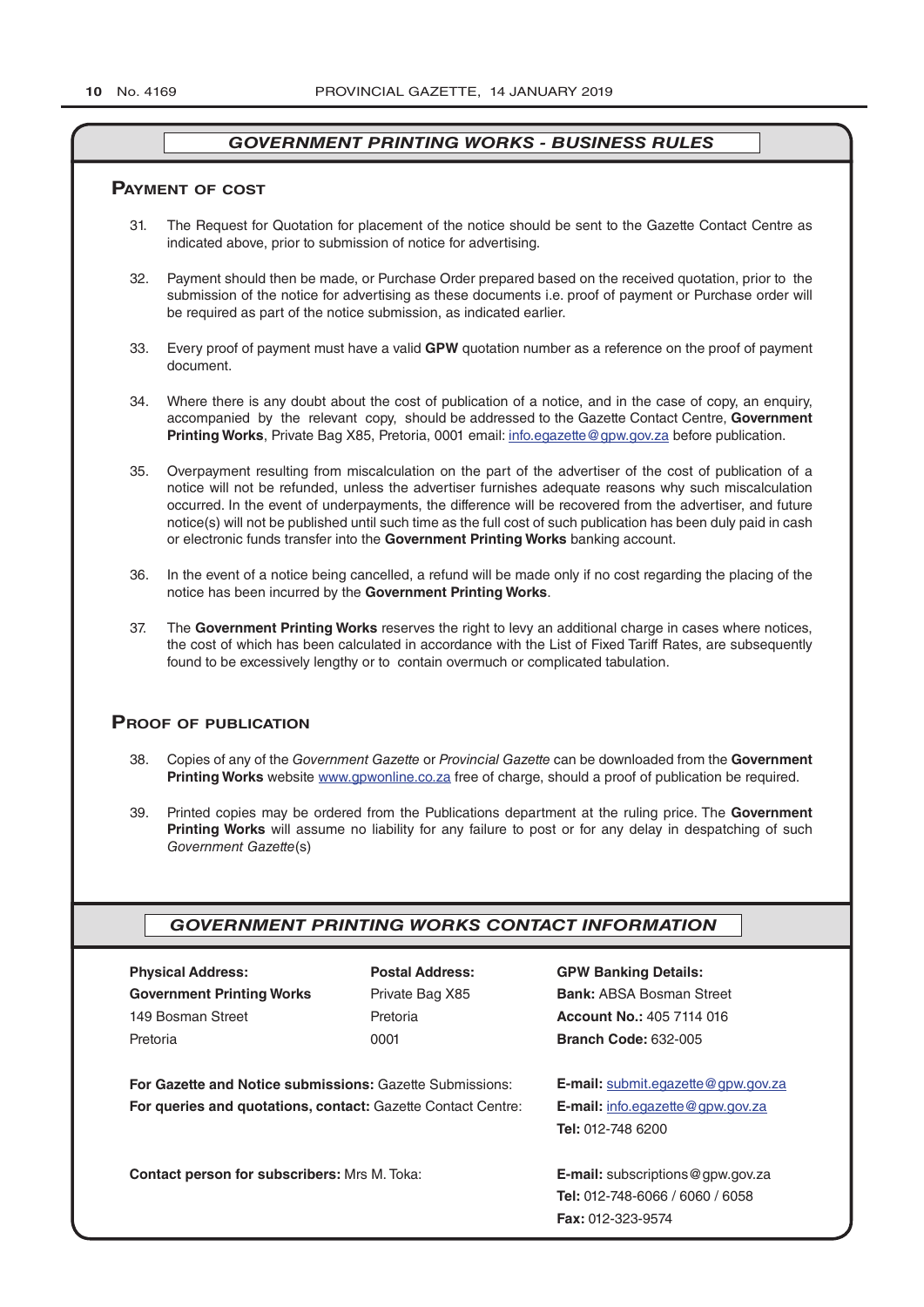# Provincial Notices • Provinsiale Kennisgewings

# **PROVINCIAL NOTICE 2 OF 2019**

Buffalo City Metropolitan Municipality (Eastern Cape)

Removal of Restrictions in terms of the Spatial Planning and Land Use Management Act 2013 (Act 16 of 2013) and the Buffalo City Metropolitan Municipality Spatial Planning and Land use Management By-Law (2016).

ERF 12137, EAST LONDON (39 Medefindt Crescent, Baysville).

Under Section 47(1) of the Spatial Planning and Land Use Management Act 2013 (Act 16 of 2013) read with Section 59 of the Buffalo City Metropolitan Municipal Spatial Planning & Land Use Management By-Law of 2016 and upon instructions of the Local Authority a notice is hereby given that conditions D(a), D(b), D(c) and D(d) found in Deed of Transfer No. T4250/2012, pertaining to Erf 12137 East London is hereby removed.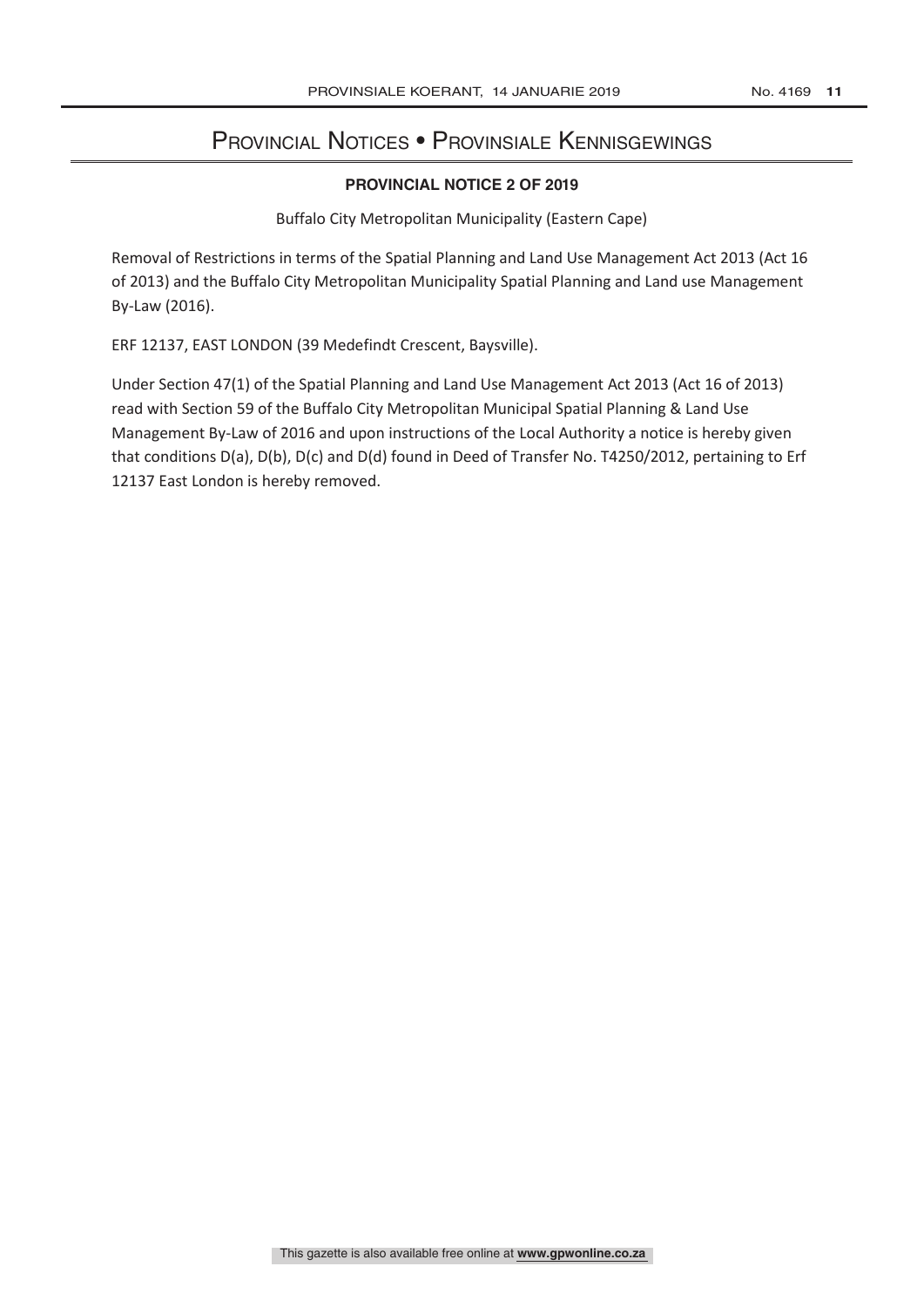# Local Authority Notices • Plaaslike Owerheids Kennisgewings

#### **LOCAL AUTHORITY NOTICE 6 OF 2019**

# **PROVINCIAL NOTICE NO 232 (A) /2018**

# **EASTERN CAPE PROVINCE**

# **KOUGA MUNICIPALITY (EC 108)**

# **REMOVAL OF RESTRICTIVE CONDITIONS**

Notice is hereby given in terms of Section 93 of the Spatial Planning and Land Use Management By-Law: Kouga Municipality, 2016 that the under mentioned application has been received and is open for inspection at the Kouga Municipality, Planning, Development & Tourism Department, 16 Woltemade Street, Jeffreys Bay. Motivated objections, if any, against the application, must be lodged in writing to reach the undersigned not later than 30 days after publication of this specific reference to the Erf number.

# **ERF 168 (13 QUEEN OF THE WEST BOULEVARD), CAPE ST FRANCIS**

**Applicant:** B. Hindes

**Nature of application:** The removal of restrictive title deed conditions for development purposes as well as the Permanent Departure from the zoning scheme provisions on Erf 168, Cape St Francis.

------------------------------------------------------------------------------------------------------------

**C. DU PLESSIS P.O. BOX 21 MUNICIPAL MANAGER JEFFREYS BAY**

**For Publication:** 

PROVINCIAL GAZETTE

THE KOUGA EXPRESS THE ROUGH EXPRESS THE KOUGA EXPRESS

 **6330**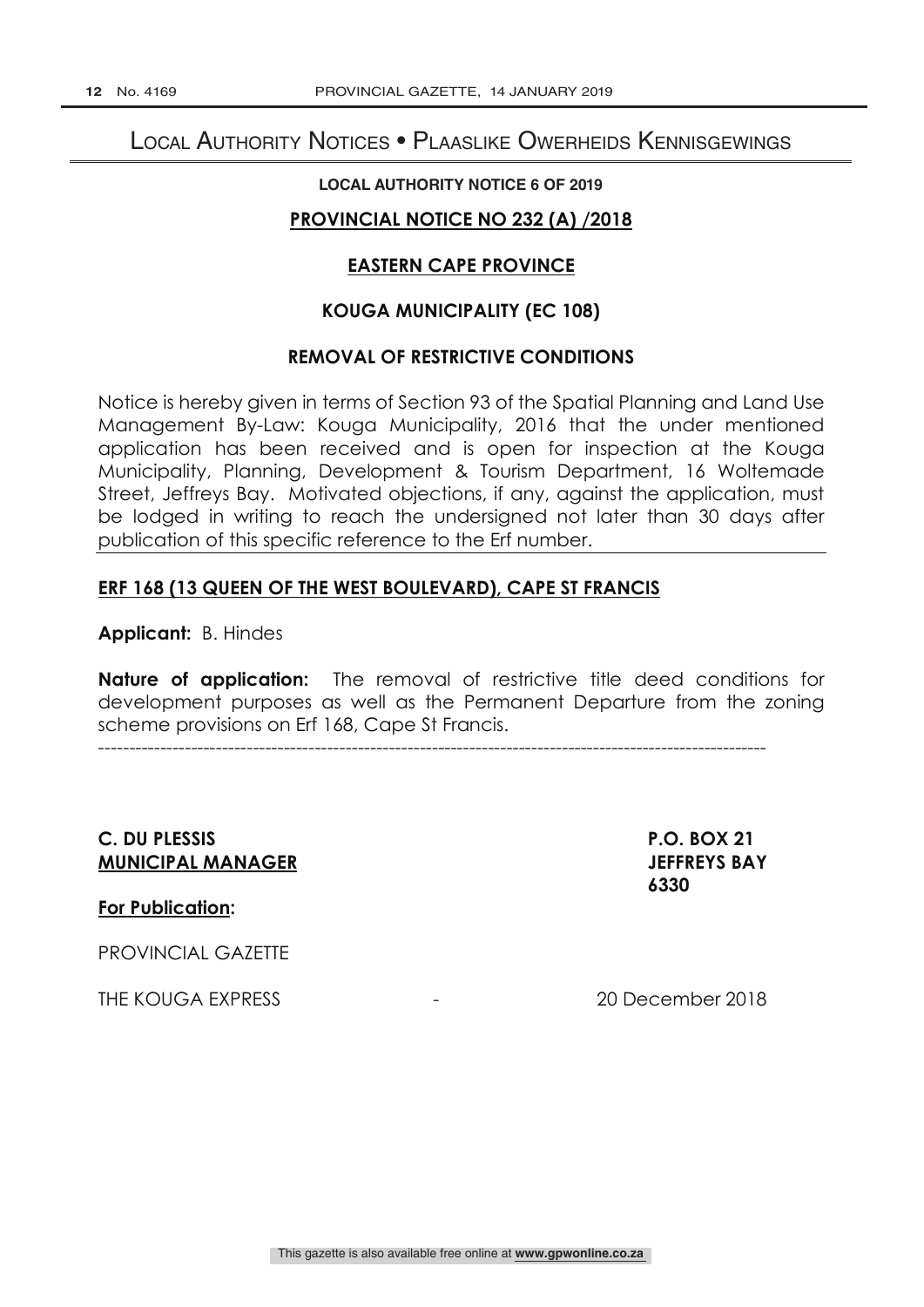#### **LOCAL AUTHORITY NOTICE 7 OF 2019**

#### **Nelson Mandela Bay Municipality (EASTERN CAPE)**

# **Removal of Restrictions in terms of the Spatial Planning and LAND Use Management Act, 2013 (Act 16 of 2013)**

### **Erf 837, NEWTON PARK, PORT ELIZABETH, EASTERN CAPE**

**Under Section 47 of the Spatial Planning and Land Use Management Act, 2013 (Act 16 of 2013) and upon instruction by the Local Authority, a notice is hereby given that conditions C4(b) and (d) in Deed of Transfer No T4351/2014 applicable to Erf 837 Newton Park are hereby removed.**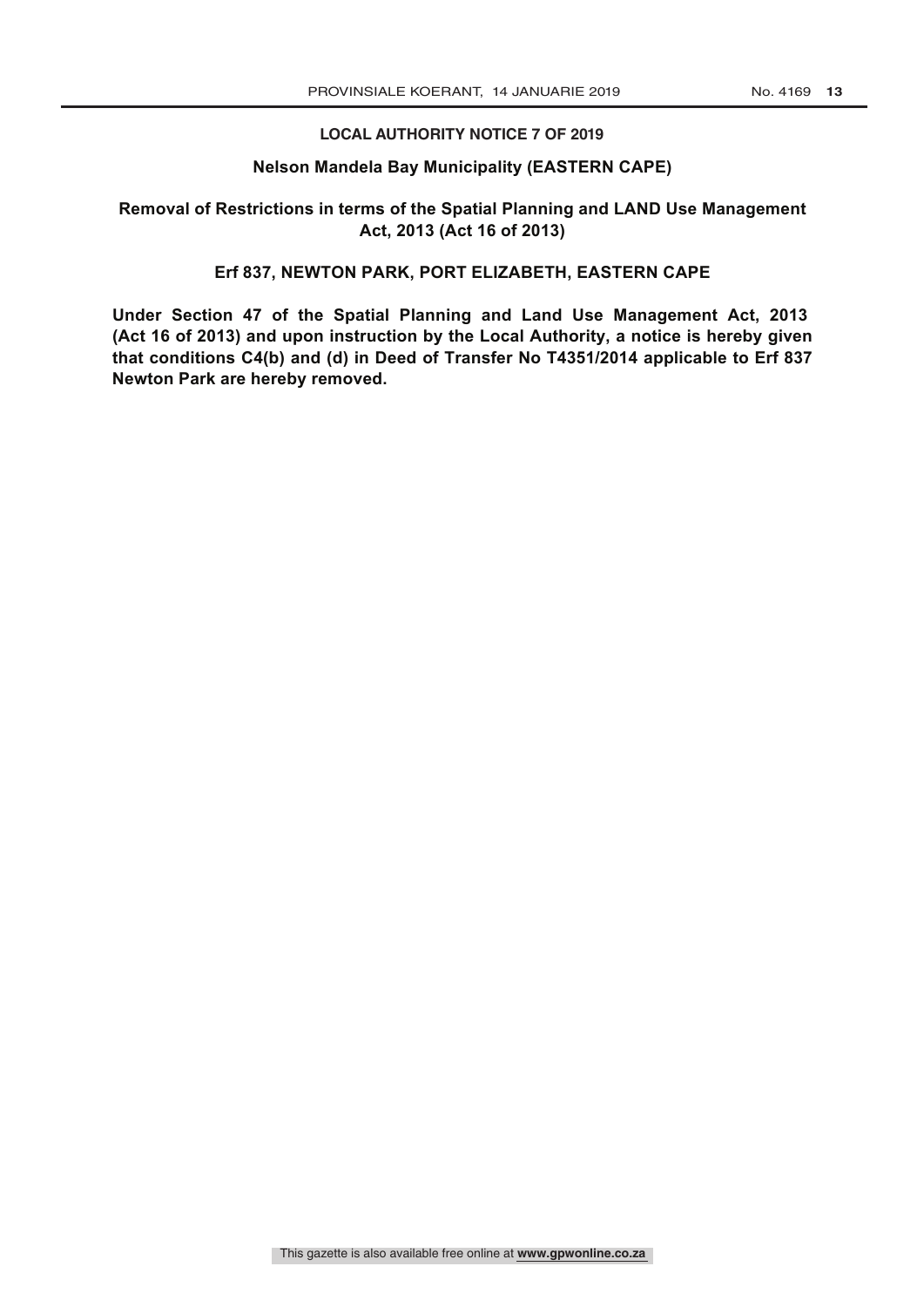This gazette is also available free online at **www.gpwonline.co.za**